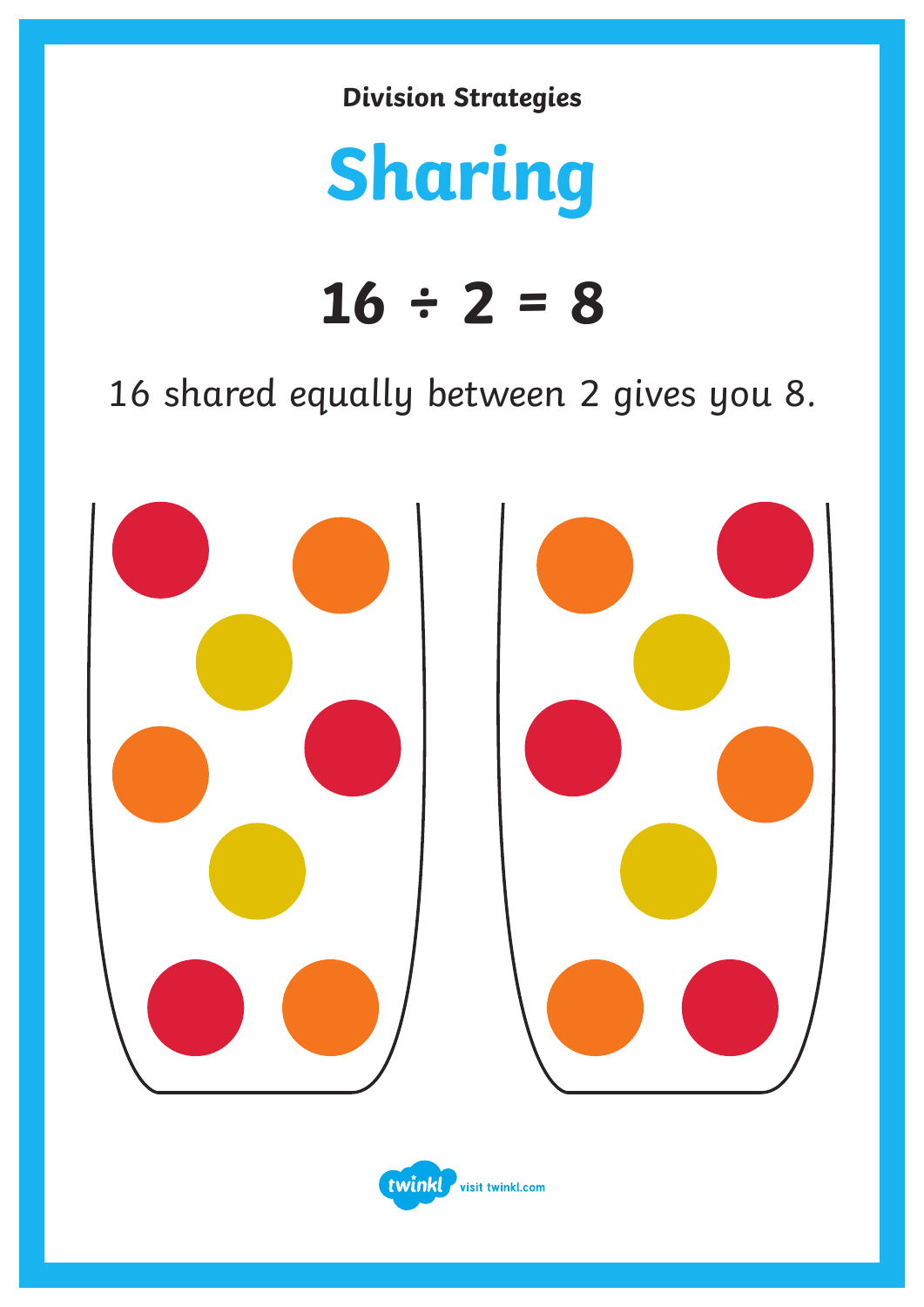## **Repeated Subtraction**

You can use repeated subtraction to see how many times a smaller number goes into a bigger one.



The number of times you can take 3 from 15 is 5.

**15 - 3 - 3 - 3 - 3 - 3 = 0 15 ÷ 3 = 5**

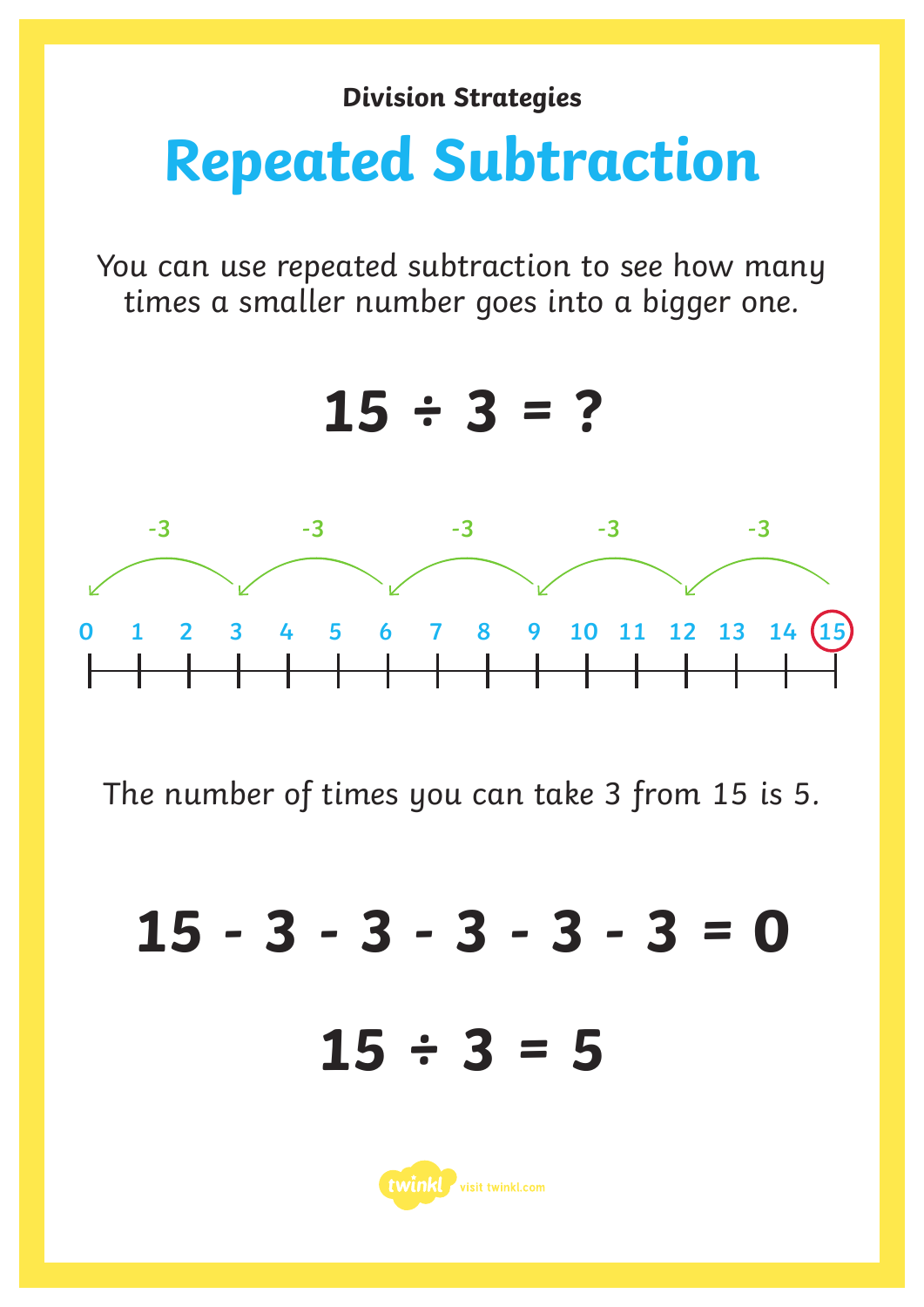## **Grouping**

# $20 \div 5 = 4$

#### 20 divided by 5 gives 4 groups.



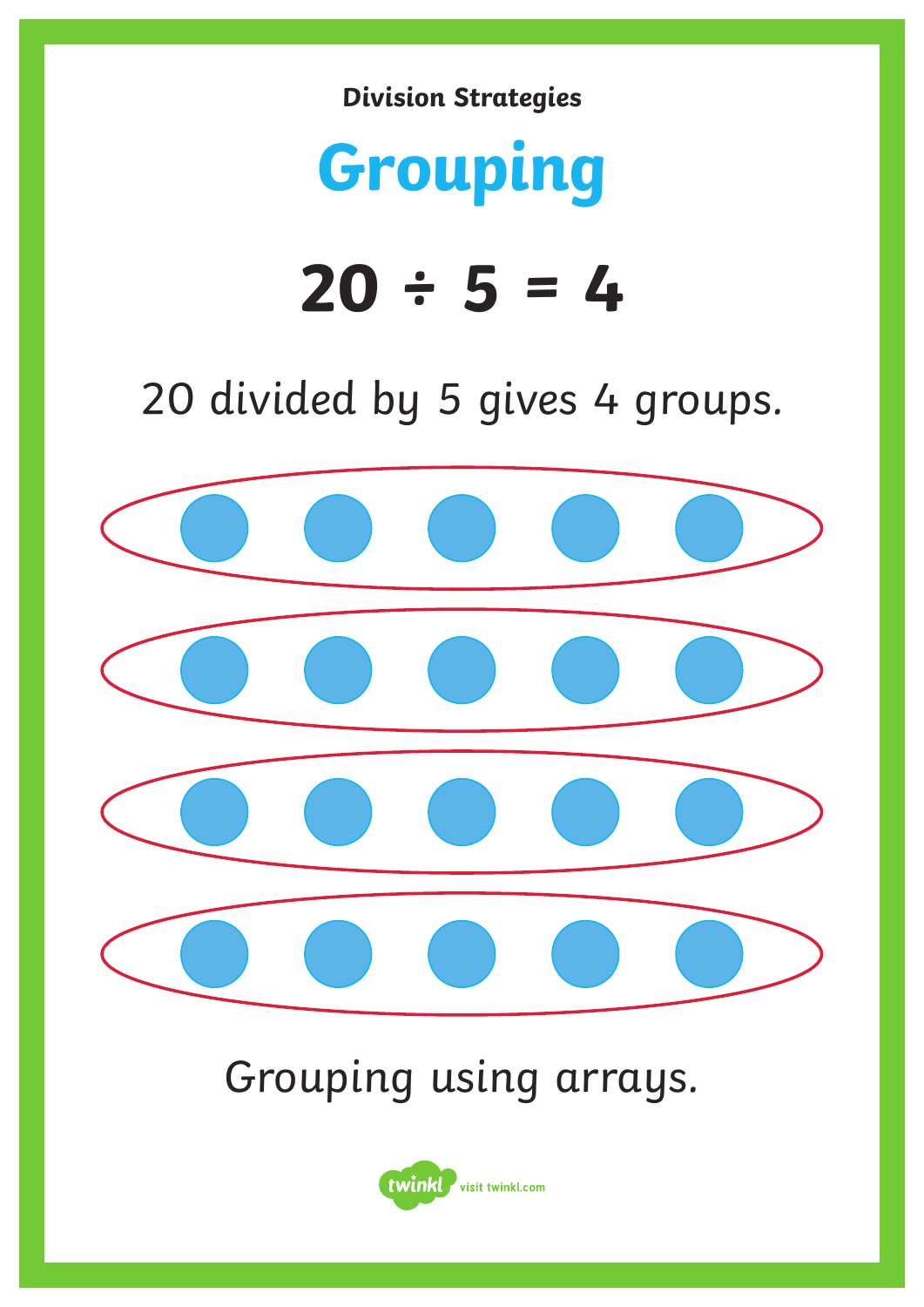### **Repeated Addition**

#### **28 ÷ 4 = 7**

Draw a number line starting at 0.

Count on in 4s until you reach 28.

Count how many hops it took.

28 divided by 4 is 7.



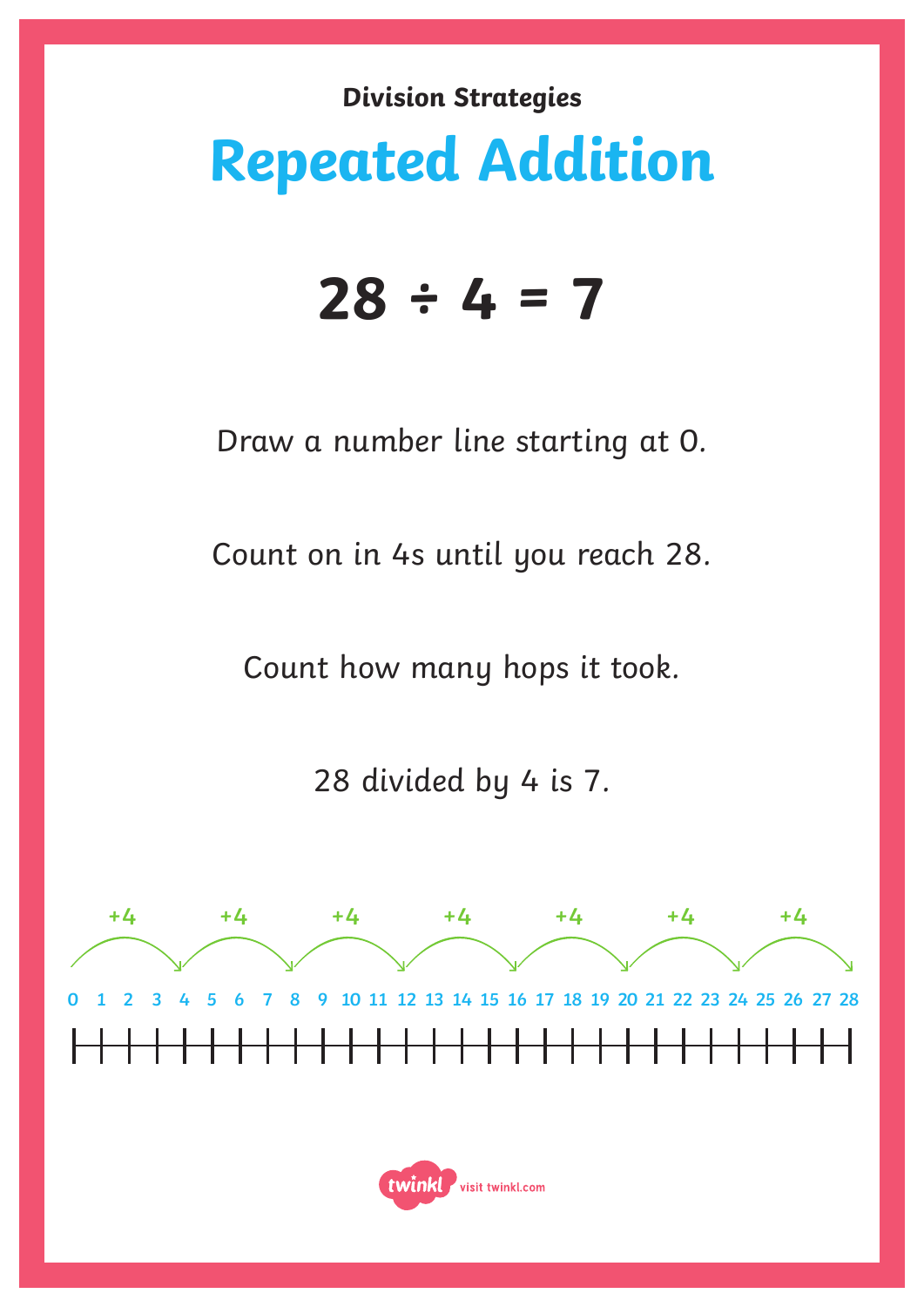# **Repeated Addition (with remainders)**

### $13 \div 3 = 4 r1$



Draw a number line starting at 0.

Count on in 3s getting as close to 13 as you can but not going past it.

Count your hops to get the answer.

Any left over is the remainder.

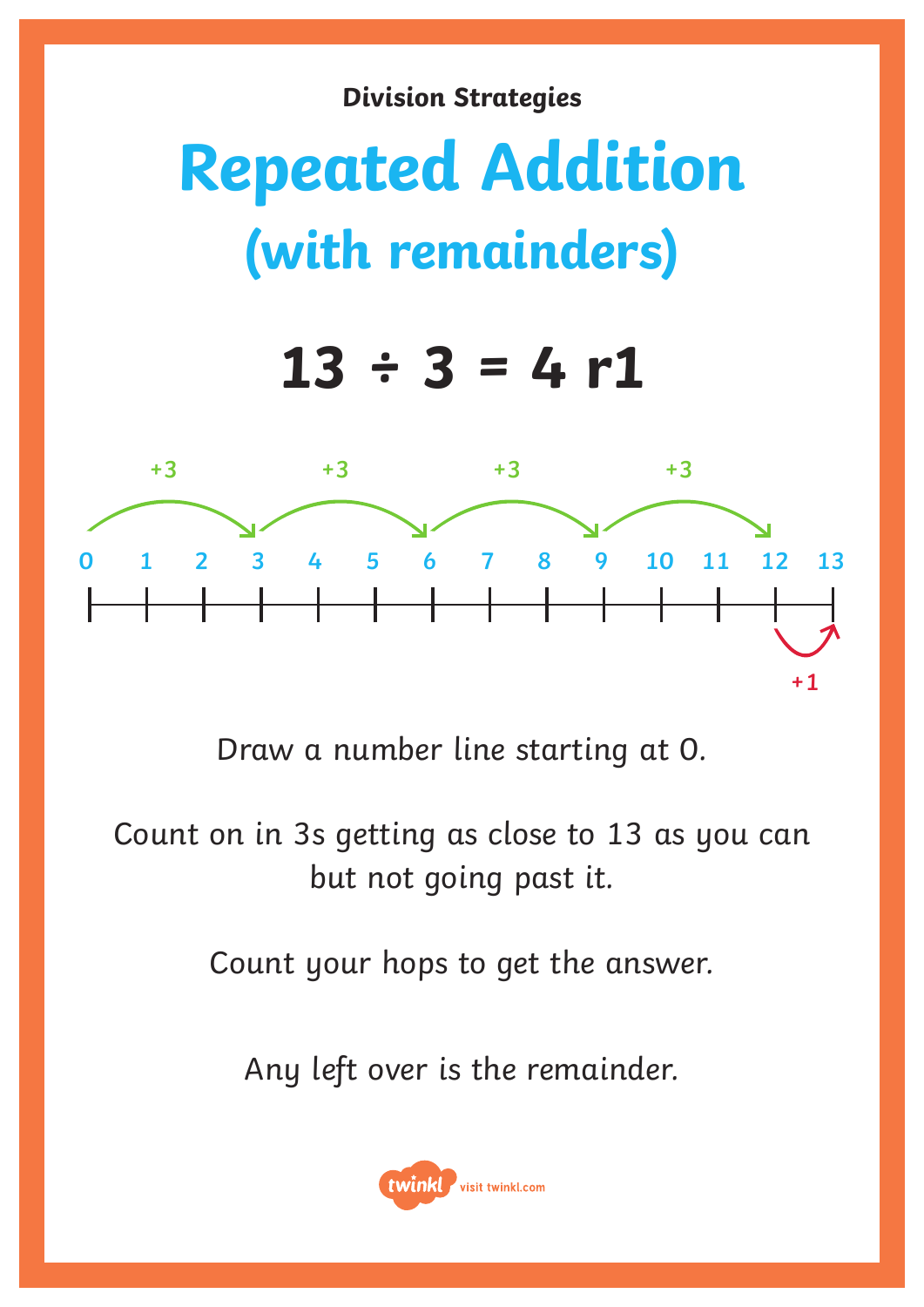

Partition the number into tens and ones.

Divide the tens and ones.

Combine your totals.

 $84 \div 4 = 21$ 

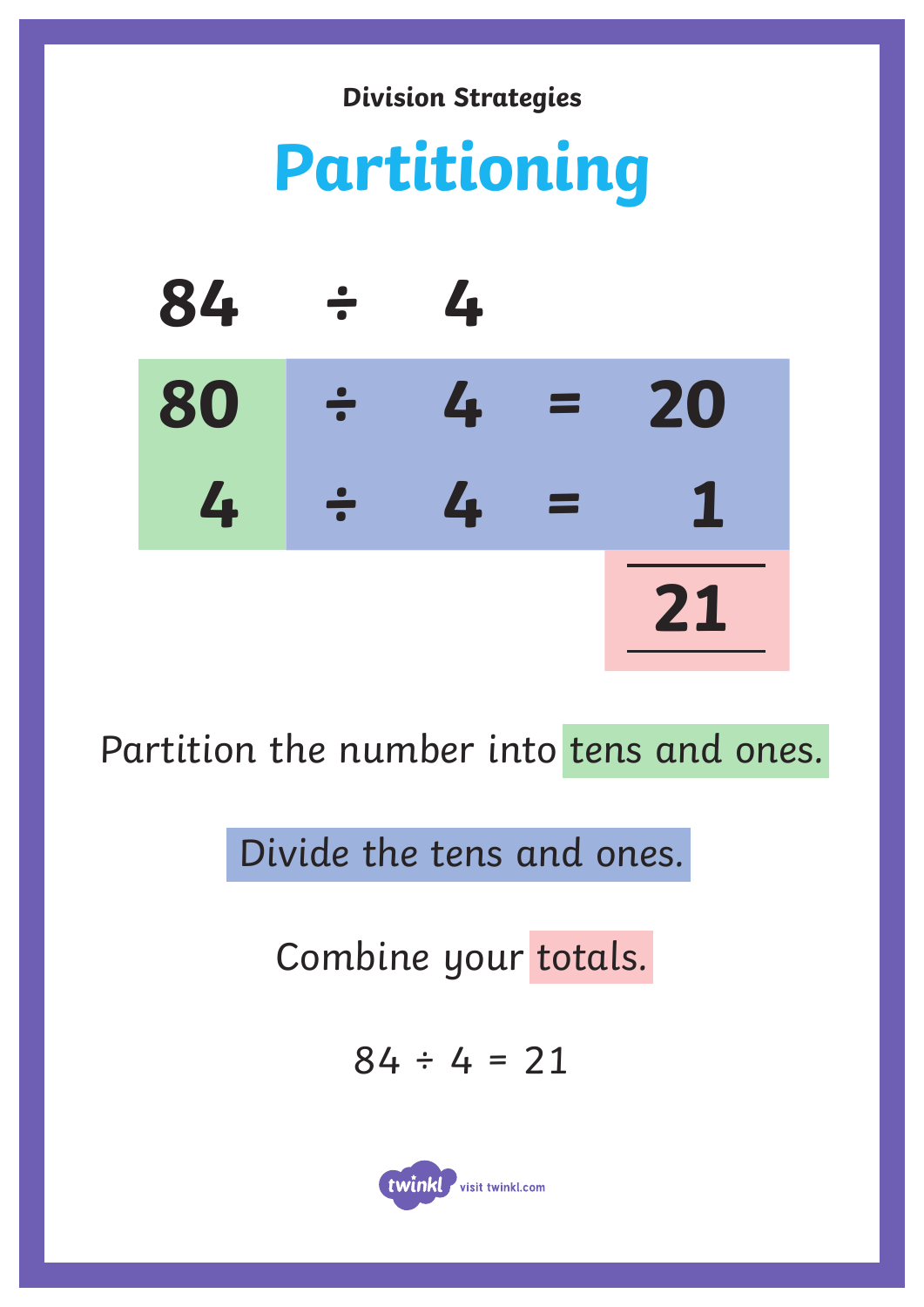## **Inverse**

Use multiplication tables to work out a division question.

## **72 ÷ 8 = ?**

You can work this out by knowing...

## **9 × 8 = 72**

So using the inverse, we know that...

$$
72 \div 8 = 9
$$

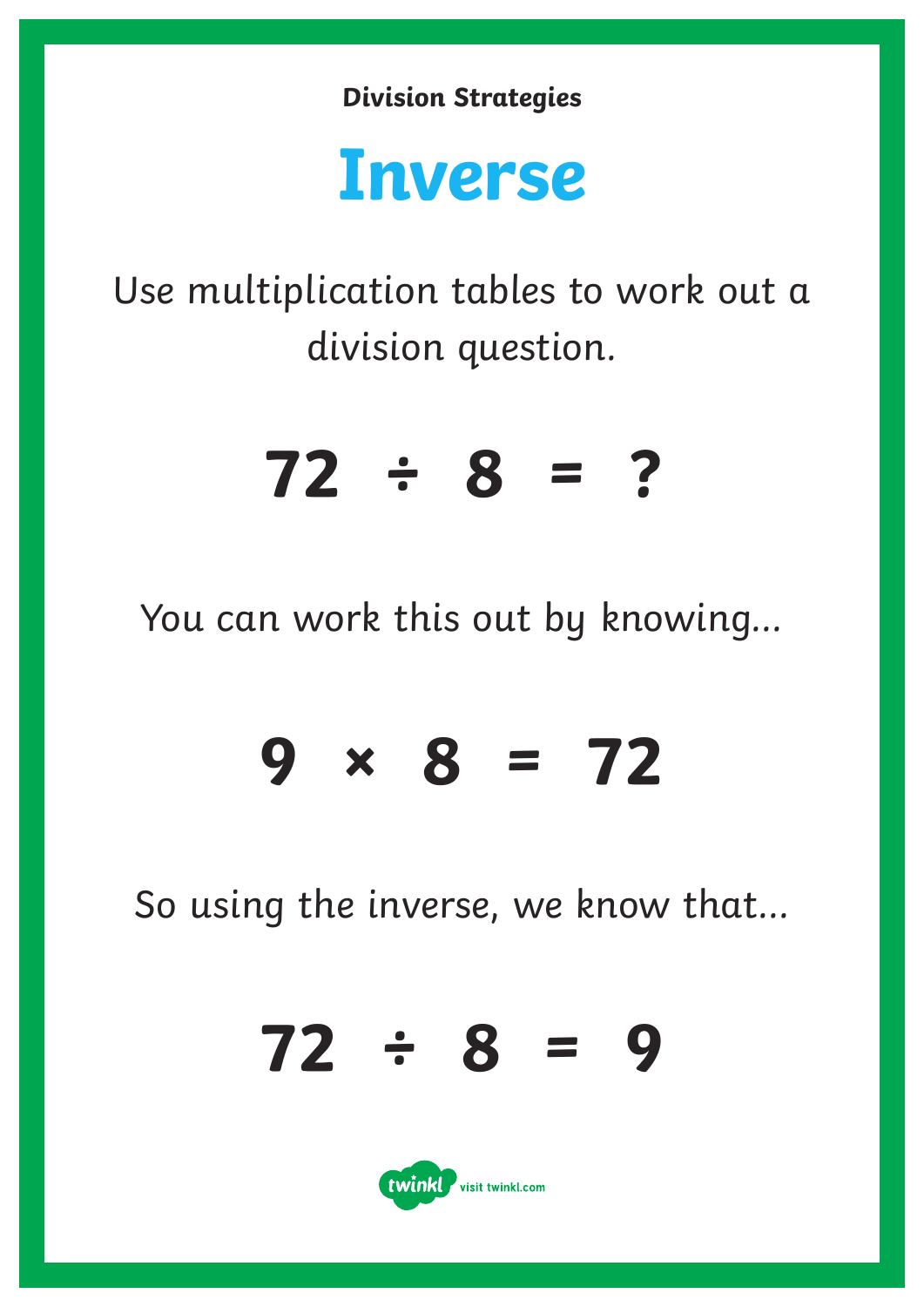# **Halving**

Sometimes you can use halving to divide into 2s, 4s and 8s.

#### **120 ÷ 2 = 60**

We can use this to divide by 4 by halving twice.

#### then **120 ÷ 2 = 60 60 ÷ 2 = 30**

#### so **120 ÷ 4 = 30**

We can use this to divide by 8 by halving three times.

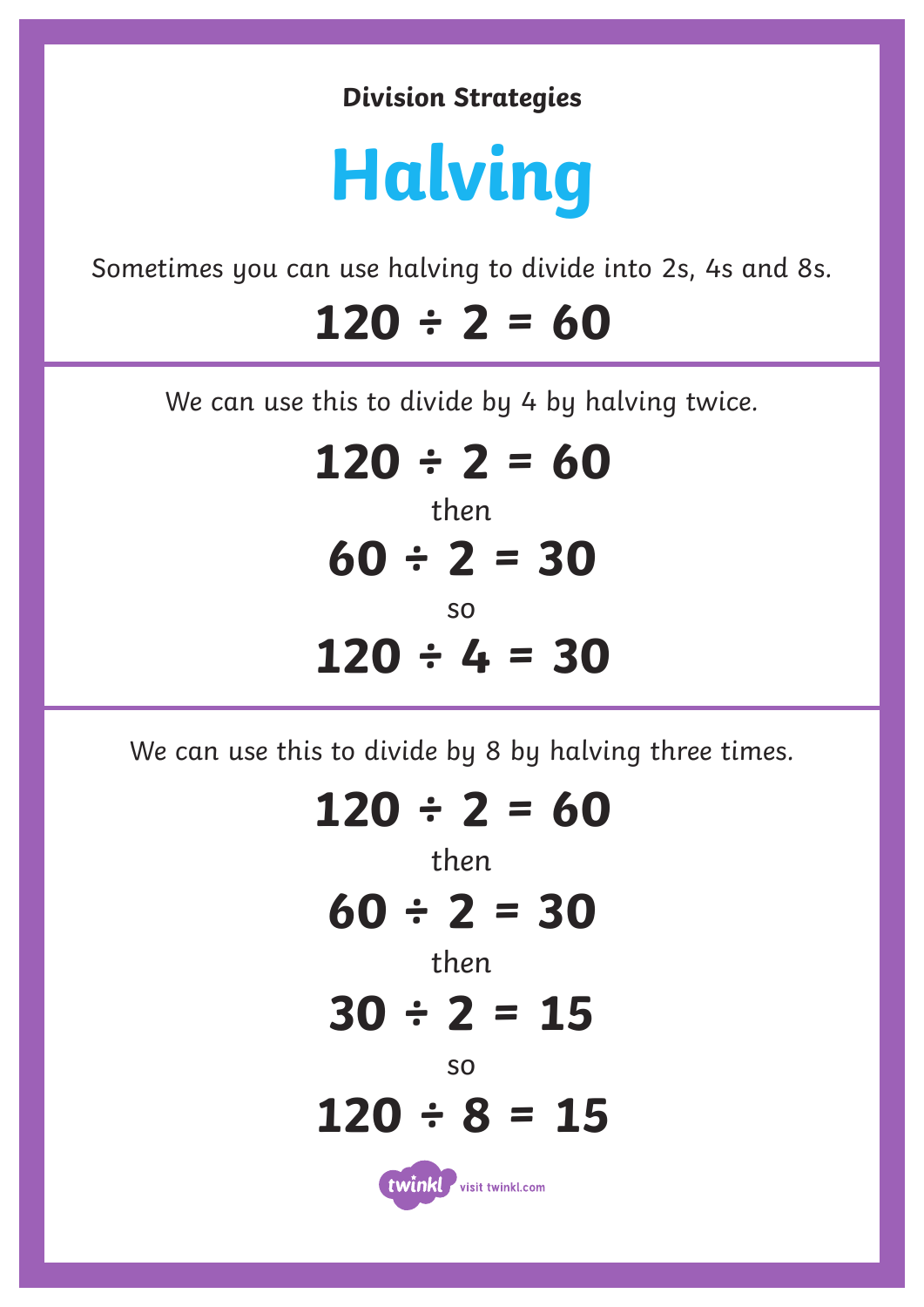# **Short Division two-digit numbers**

### **84 ÷ 6 = ?**

Partition 84 into tens and ones.

Work out how many 6s divide into 80 so that the answer is a multiple of 10.

In this case, the highest multiple of 10 divisible by 6 is 60.

Partition 84 into 60 and 24 then divide each number by six.

Combine your totals.



This method can be shortened to: